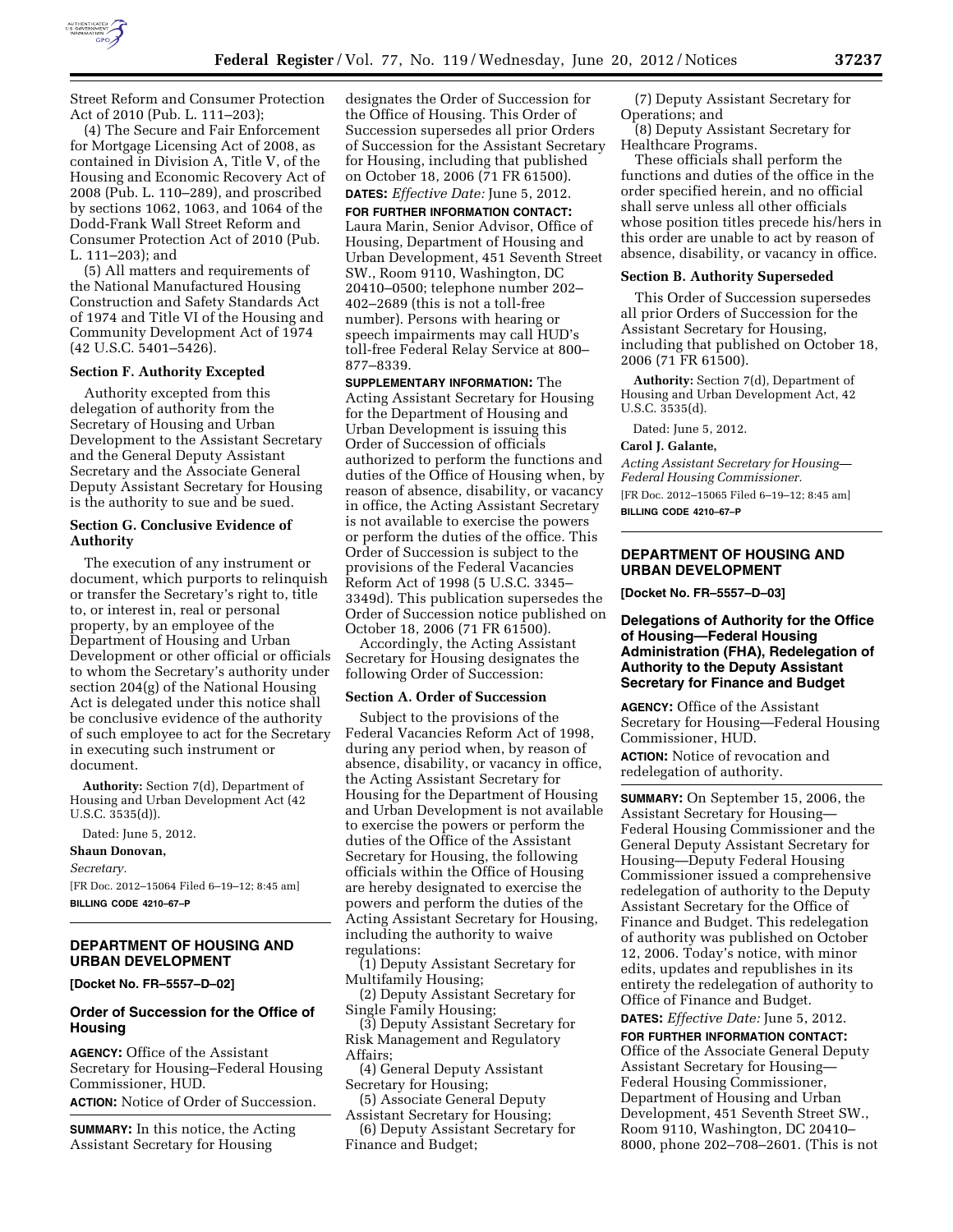a toll-free number.) Persons with hearing or speech impairments may access this number through TTY by calling the toll-free Federal Relay Service at 800–877–8339.

**SUPPLEMENTARY INFORMATION:** Section I of this document describes the organization and functions of the Office of Finance and Budget. That organization has not undergone major change since the October 12, 2006 (71 FR 60165), publication of the previous redelegation of authority to Office of Finance and Budget, with the exception that the Office of Evaluation has been moved under the jurisdiction of the Deputy Assistant Secretary for Risk Management and Regulatory Affairs. Therefore this publication does not include the Office of Evaluation within the Finance and Budget Organization.

Section II of this notice describes the authority redelegated to the Deputy Assistant Secretary for Finance and Budget and the Associate Deputy Assistant Secretary for Finance and Budget. With the exception of the addition of the position of Associate Deputy Assistant Secretary for Finance and Budget and certain minor editorial changes, these redelegations remain substantively the same as those published in the October 12, 2006, notice.

## **Section I. Deputy Assistant Secretary for Finance and Budget: Organization**

Three offices report to the Deputy Assistant Secretary for Finance and Budget. These are the (1) Office of Budget and Field Resources; (2) Office of Asset Sales; and (3) Office of the Housing—FHA Comptroller. The following is a brief summary of each of these offices' functions.

## *A. The Office of Budget and Field Resources*

The Office of Budget and Field Resources is responsible for the formulation, presentation, and execution of the Office of Housing's program and administrative budgets. This includes fund assignments and funds control, financial resource management, coordination of financial resources in support of field operations, and budget analysis and reporting. The Office of Budget and Field Resources is responsible for analyzing and evaluating the financial and budgetary impact of new or revised Office of Housing programs and policies, proposed legislation, and new or revised OMB, GAO, or Treasury guidance. Finally, the Director of the Office of Budget and Field Resources is Housing's Funds Control Officer. The responsibilities and duties of personnel within the Office of

Budget and Field Resources pertain to internal HUD matters, do not require rendering decisions that bind HUD in relation to external clients and customers and, therefore, do not require delegations of authority.

#### *B. Office of Asset Sales*

The Office of Asset Sales oversees the disposition of mortgage notes acquired by Housing upon a default by the mortgagor and assignment of the note to FHA in return for the payment of a claim. The Office of Asset Sales is responsible for the sale of single family, multifamily, nursing home and hospital notes in the manner most advantageous to the federal government and supportive of the mission of the agency. The Office of Asset Sales develops alternative disposition methods that will reduce the acquisition and holding costs of these assets while increasing recovery upon sale.

## *C. Office of the Housing—FHA Comptroller*

The Office of the Housing—FHA Comptroller is a Headquarters operation. The Office of the Housing-FHA Comptroller contains one field component, the Financial Operations Center, located in Albany, New York, and three major offices in Washington, DC

*(1) The Office of Financial Service.*  The Office of Financial Services is comprised of three Headquarters divisions, and one field component, the Financial Operations Center, which is located in Albany, New York. The Office of Financial Services provides the policy direction, review, and coordination required to collect mortgage insurance premiums, to provide the financial services required to support FHA's multibillion dollar Single Family, Multifamily, and Title I insurance portfolios, and to provide the financial support necessary to manage FHA's asset management and disposition programs. The Office of Financial Services collects and maintains financial data necessary to generate accurate accounting entries to the General and Subsidiary ledgers and FHA's financial statements. The Office of Financial Services supports the systems and staff needed to maintain the insurance operations for FHA programs. The Office of Financial Services provides policy guidance and oversight for FHA's debt management and due diligence activities in the Financial Operations Center and supports FHA's asset sales programs. A summary of the functions of each division and of the Financial Operations Center follows:

*(a) The Single Family Insurance Operations Division.* This Division is responsible for providing financial management services to FHA approved lenders that originate and/or service FHA Single Family insured mortgages. The Single Family Insurance Operations Division maintains insurance records for approximately 32 million active or terminated Single Family FHA-insured loans. The Single Family Insurance Operations Division collects the mortgage insurance premiums and processes refunds of overpayments and unearned mortgage insurance premiums.

*(b) The Single Family Post Insurance Division.* This Division is responsible for providing processing functions necessary to support the FHA single family asset acquisition, management, and disposition operations. The Single Family Post Insurance Division directs and coordinates all operating requirements, systems development, and reporting functions requirements for its areas of responsibility. The Single Family Post Insurance Division provides servicing support, claims processing, and asset disposition processing. It also provides contractor oversight as appropriate.

*(c) The Multifamily Financial Operations Division.* This Division is responsible for performing the financial management services necessary for the servicing of all multifamily, insured mortgages in the FHA portfolio and the support of the approved lenders that hold FHA-insured mortgages. The Multifamily Financial Operations Division is also responsible for the servicing of HUD-held Multifamily mortgages and the payment of claims for Multifamily defaulted mortgages. These responsibilities include collection of insurance premiums, management of escrow accounts, payments of preservation and protection expenses, and recording of mortgage satisfactions.

*(d) The Financial Operations Center.*  The Financial Operations Center (Center) is responsible for providing policy guidance, system support, and general oversight of FHA debt management, collection, and due diligence/asset liquidation activities for FHA Assets not elsewhere administered. The Center is responsible for all financial servicing duties in connection with administering the FHA Title I loan program.

*(2) The Office of Financial Analysis and Reporting.* The Office of Financial Analysis and Reporting is comprised of three Headquarters Divisions. The Office of Financial Analysis and Reporting (OFAR) is responsible for FHA financial management and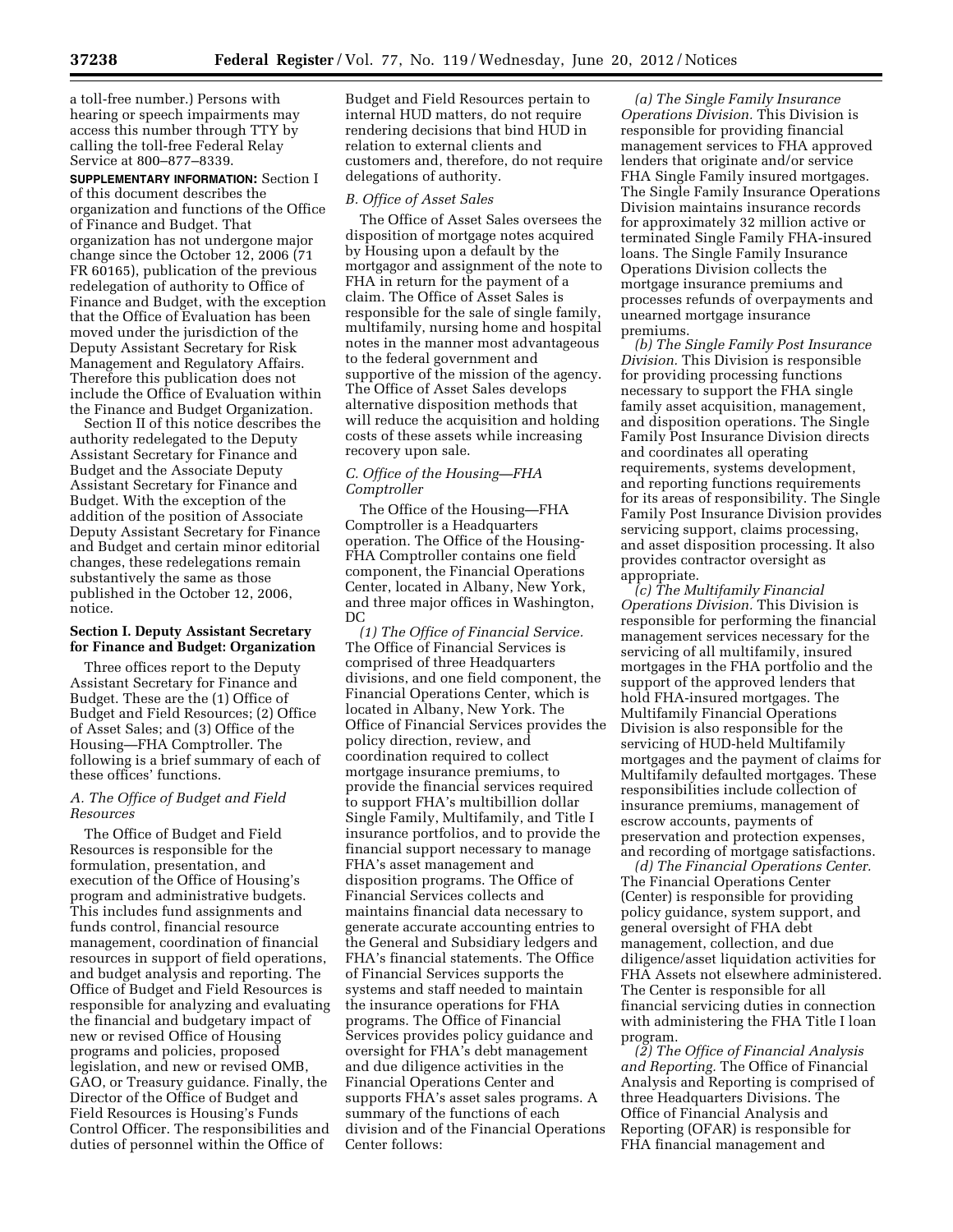reporting as well as providing policy direction, review, and coordination of the budgetary and accounting responsibilities for the Office of Housing-FHA Comptroller. OFAR accumulates, summarizes, and reconciles all of the FHA transactions received from more than 15 subsidiary (feeder) systems that capture the Single Family, Multifamily, HECM and Title I insurance activities. OFAR also is responsible for maintaining FHA's internal control framework as well as monitoring budget execution to ensure obligations and expenditures do not exceed authorized levels. OFAR consolidates all of these activities for presentation in FHA's Annual Management Report. In addition, OFAR oversees cash management functions and FHA investments. A description of the three divisions' functions follows.

*(a) Financial Analysis and Controls Division.* This Division is responsible for developing financial control procedures, performing financial analysis of accounting information, and monitoring and controlling the FHA budget execution process. It also is responsible for managing subsidy flows and borrowings to include borrowing needs, repayments and interest calculations.

*(b) General Ledger Division.* This Division is responsible for the preparation of all the cash accounting, proprietary accounting, and budgetary accounting entries that update the FHA general ledger. This includes all daily transactions and adjusting entries at the end of each accounting period, including entries required by Credit Reform and budgetary accounting.

*(c) The Financial Reporting Division.*  This Division is responsible for accounting and financial reporting activities for FHA programs. The division classifies, summarizes, analyzes and reports accounting and budgetary transactions for FHA activities. In addition, the division prepares financial reports as required by the Department of Treasury and the Office of Management and Budget and provides guidance and interpretation of guidelines and standards set forth by the Department of Treasury, the Office of Management and Budget and other government agencies. The Division monitors and prepares responses to financial audits and performs certain liaison functions in connection with program audits. (Audits may be performed by both internal and external agencies.)

*(3) Office of Systems and Technology.*  The Office of Systems and Technology coordinates the development and maintenance of integrated financial and management information systems necessary for accounting and management of the Housing and FHA programs.

## **Section II. Redelegations to the Office of the Deputy Assistant Secretary for Finance and Budget**

The Assistant Secretary for Housing, General Deputy Assistant Secretary for Housing, and the Associate General Deputy Assistant Secretary for Housing redelegate program authority in broad terms to the Deputy Assistant Secretary for Finance and Budget and the Associate Deputy Assistant Secretary for Finance and Budget. In addition, the Housing-FHA Comptroller, who reports to the Deputy Assistant Secretary for Finance and Budget, is redelegated concurrent authority, with that of the Deputy Assistant Secretary for Finance and Budget and the Associate Deputy Assistant Secretary for Finance and Budget, to oversee the FHA financial operations and other Office of Housing activities. The general functions and a brief description of the authority redelegated are as follows:

#### *A. General Authority*

Authority is redelegated to the Deputy Assistant Secretary for Finance and Budget and to the Associate Deputy Assistant Secretary for Finance and Budget to sign any and all documents necessary to carry out the business of the Office of Finance and Budget, including oversight of FHA financial operations. In addition, authority is redelegated to the Housing-FHA Comptroller to sign any and all documents necessary to carry out the oversight of FHA financial operations. In concert with the specific authorities redelegated to each of them, the Deputy Assistant Secretary for Finance and Budget, the Associate Deputy Assistant Secretary for Finance and Budget and the Housing-FHA Comptroller, in considering a transaction, are also redelegated authority to waive any directives not mandated by statute or regulation, for good cause and with a written justification.

#### *B. Oversight of Financial Operations*

The Deputy Assistant Secretary for Finance and Budget and the Associate Deputy Assistant Secretary for Finance and Budget are redelegated such authority as is necessary to oversee the financial management and operations of Office of Housing programs. The FHA Comptroller, who reports to the Deputy Assistant Secretary for Finance and Budget, is responsible for overseeing the financial operations of the FHA.

## *C. Investment of Surplus Funds*

The Deputy Assistant Secretary for Finance and Budget and the Associate Deputy Assistant Secretary for Finance and Budget are redelegated authority to invest FHA funds in certain specified types of accounts, e.g., U.S. Treasury securities.

#### *D. Borrowing from the U.S. Treasury*

The Deputy Assistant Secretary for Finance and Budget and the Associate Deputy Assistant Secretary for Finance and Budget are redelegated authority to borrow from the U.S. Treasury such funds as necessary to maintain a positive cash flow in the various FHA insurance funds.

## *E. Administration of the FHA Title I Loans*

The Deputy Assistant Secretary for Finance and Budget and the Associate Deputy Assistant Secretary for Finance and Budget are redelegated the authority to perform such duties as are necessary to carry out the financial functions of the FHA Title I Program.

## *F. Administration of the FHA Title II Insured Loans*

The Deputy Assistant Secretary for Finance and Budget and the Associate Deputy Assistant Secretary for Finance and Budget are redelegated the authority to perform such actions as may be necessary to carry out the financial functions of all FHA Title II insured loans.

#### *G. Payment of FHA Claims*

The Deputy Assistant Secretary for Finance and Budget and the Associate Deputy Assistant Secretary for Finance and Budget are redelegated such authority to perform such actions as may be necessary to make FHA claim payments. These duties include but are not limited to determining the appropriate amount of benefits to be paid, making appropriate certifications for payments issued in debentures and/ or cash, extending requisite time periods for a lender's submission of financial claim documentation, and collecting, through administrative offset, any indebtedness due HUD.

#### *H. Servicing of HUD-Held Loans*

The Deputy Assistant Secretary for Finance and Budget and the Associate Deputy Assistant Secretary for Finance and Budget are redelegated the authority to perform such duties as are necessary to carry out the financial responsibilities for HUD-held notes and properties including but not limited to collecting mortgage payments, ensuring the protection and preservation of